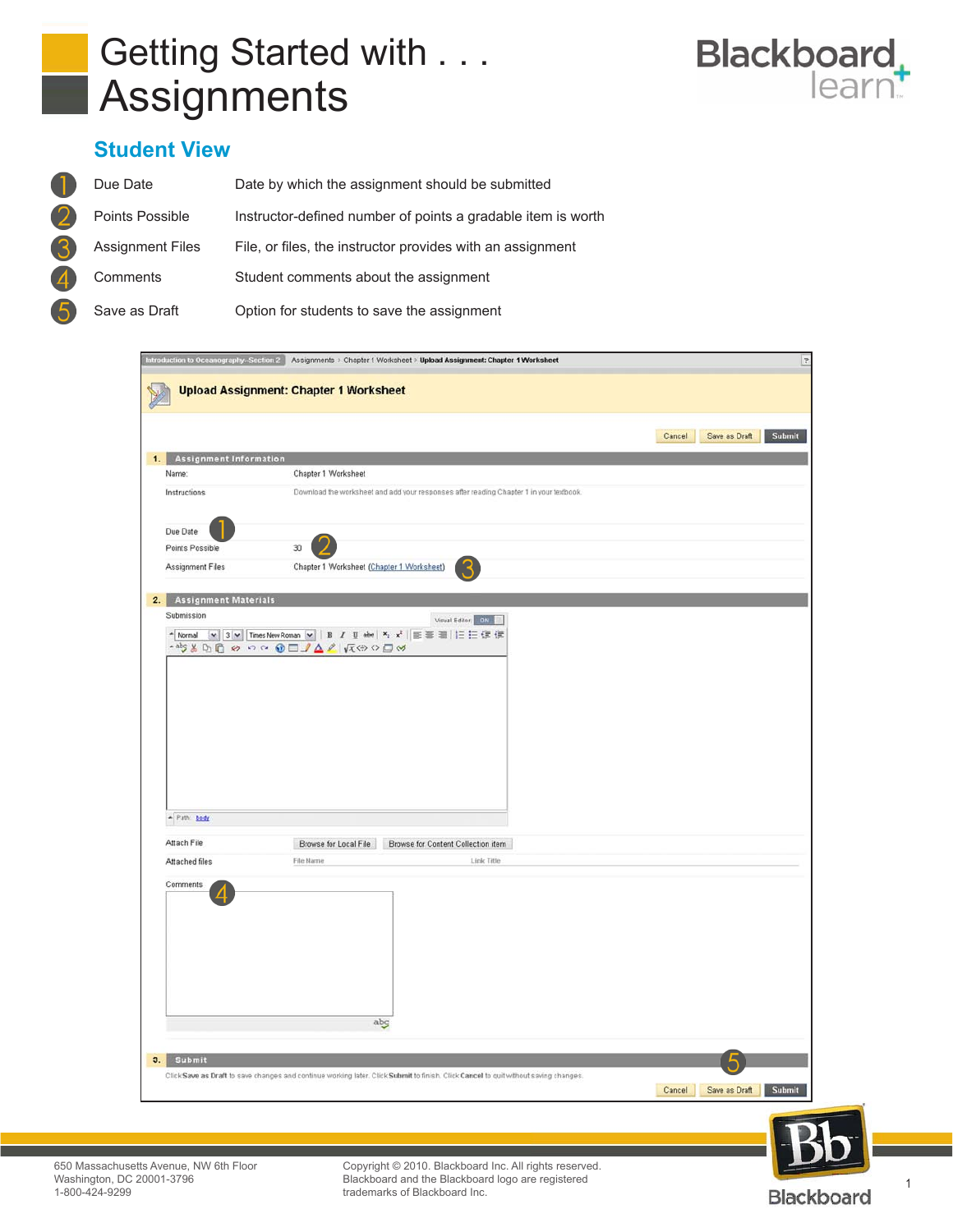



| <b>Task</b>                 | <b>What You Need to Know</b>                                                                                                                                                                                                                                                                                                                                                                                                                                                                                                                                                                                                          |                                                    | <b>Steps to Accomplish</b>                                                                                                                                                                                                                                                                                                                                                                             |  |
|-----------------------------|---------------------------------------------------------------------------------------------------------------------------------------------------------------------------------------------------------------------------------------------------------------------------------------------------------------------------------------------------------------------------------------------------------------------------------------------------------------------------------------------------------------------------------------------------------------------------------------------------------------------------------------|----------------------------------------------------|--------------------------------------------------------------------------------------------------------------------------------------------------------------------------------------------------------------------------------------------------------------------------------------------------------------------------------------------------------------------------------------------------------|--|
| <b>Creating Assignments</b> | Assignments are created in Content Areas, but can<br>also be added to Learning Modules, Lesson Plans,<br>and folders. Any instructions and file attachments that<br>students need to complete the assignment are added<br>at the time of creation. Assignments can be assigned<br>to each student individually or as collaborative work<br>for groups of students. Group assignments will be<br>discussed in detail later in this manual.                                                                                                                                                                                             | 1.<br>2.                                           | In Edit Mode, access the Content Area.<br>On the action bar, point to Create<br><b>Assessment select Assignment.</b>                                                                                                                                                                                                                                                                                   |  |
|                             |                                                                                                                                                                                                                                                                                                                                                                                                                                                                                                                                                                                                                                       | 3.                                                 | On the Create Assignment page, type a<br><b>Name.</b> Optionally, select a color for the<br>name.                                                                                                                                                                                                                                                                                                      |  |
|                             |                                                                                                                                                                                                                                                                                                                                                                                                                                                                                                                                                                                                                                       | 4.                                                 | Type optional Instructions for the<br>Assignment. Format the text with the text<br>editor.                                                                                                                                                                                                                                                                                                             |  |
|                             |                                                                                                                                                                                                                                                                                                                                                                                                                                                                                                                                                                                                                                       | 5.                                                 | Optionally, attach a file using Browse My<br>Computer and type a Link Name. Files<br>cannot be attached from Course Files for<br>Assignments.                                                                                                                                                                                                                                                          |  |
|                             |                                                                                                                                                                                                                                                                                                                                                                                                                                                                                                                                                                                                                                       | 6.                                                 | <b>Type Points Possible.</b>                                                                                                                                                                                                                                                                                                                                                                           |  |
|                             |                                                                                                                                                                                                                                                                                                                                                                                                                                                                                                                                                                                                                                       | 7.                                                 | Select the check box for <b>Make the</b><br>Assignment Available and select the option<br>for <b>Number of Attempts</b> . If applicable, select<br>the Display After and Display Until check<br>boxes and type the dates and times or use<br>the interactive Date Selection Calendar and<br>the Time Selection Menu.                                                                                   |  |
|                             |                                                                                                                                                                                                                                                                                                                                                                                                                                                                                                                                                                                                                                       | 8.                                                 | Optionally, select the Due Date check box<br>and type the date and time.                                                                                                                                                                                                                                                                                                                               |  |
|                             |                                                                                                                                                                                                                                                                                                                                                                                                                                                                                                                                                                                                                                       | 9.                                                 | Select the Recipients option for All<br><b>Students Individually or Groups of</b><br>Students.                                                                                                                                                                                                                                                                                                         |  |
|                             |                                                                                                                                                                                                                                                                                                                                                                                                                                                                                                                                                                                                                                       |                                                    | 10. Click Submit.                                                                                                                                                                                                                                                                                                                                                                                      |  |
| Presenting<br>Assignments   | Assignments appear in the content of the course.<br>You can create an Assignments content area and<br>place all assignments in that content area or you can<br>create individual assignments in the different content<br>areas that you create for a course. One advantage of<br>presenting Assignments in a single content area is that<br>it simplifies the creation process and helps students to<br>quickly access all assignments for the course in a list.<br>Advanced Tip: It is also possible to create a single<br>repository for all Assignments and use course links to<br>present them in other content areas or folders. | Present Assignment in Assignments Content<br>Area: |                                                                                                                                                                                                                                                                                                                                                                                                        |  |
|                             |                                                                                                                                                                                                                                                                                                                                                                                                                                                                                                                                                                                                                                       | 1.<br>2.<br>3.<br>1.                               | From the Course Menu, point to the Add<br>button (plus sign) and select Content Area.<br>Name the content area Assignments.<br>Open the Assignments content area.<br>Point to Create Assessment and select<br>Assignment and set options for the<br>assignment.<br>Click Submit.<br>Present Assignment in Different Content Areas:<br>Open the content area where you want to<br>create an assignment. |  |
|                             |                                                                                                                                                                                                                                                                                                                                                                                                                                                                                                                                                                                                                                       | 2.                                                 | Point to Create Assessment and select<br>Assignment and set options for the<br>assignment.                                                                                                                                                                                                                                                                                                             |  |

3. Click **Submit**.



Copyright © 2010. Blackboard Inc. All rights reserved. Blackboard and the Blackboard logo are registered trademarks of Blackboard Inc.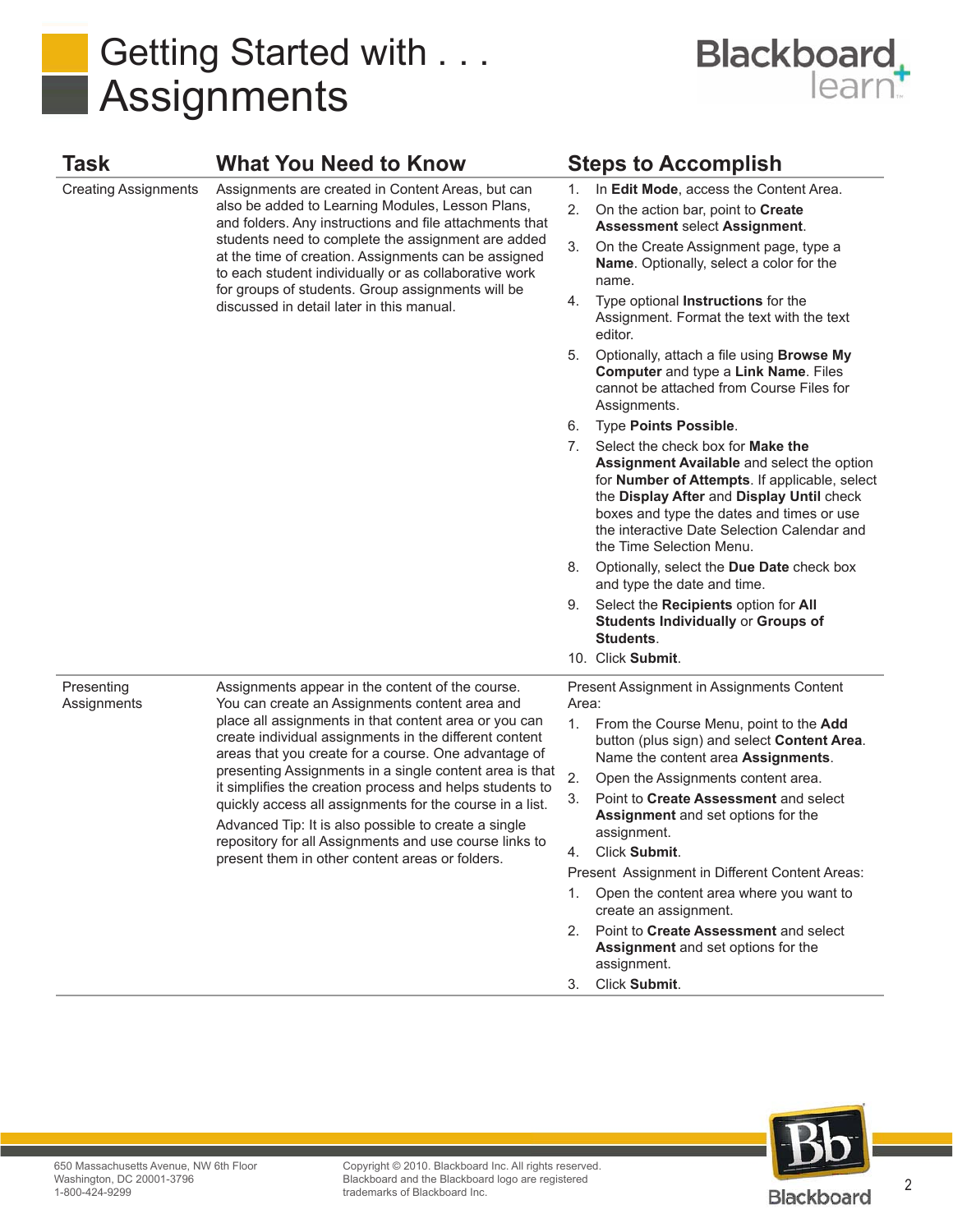## Getting Started with . . . Assignments

Grading Assignments Assignment submissions are reviewed and graded in



1. In Grade Center, locate the cell for the

| that have been submitted, but not graded, are<br>2.<br>Open the contextual menu next to the user's<br>indicated with an exclamation mark in the Grade<br>name.<br>Center.<br>3.<br>Select Attempt at the bottom of the list.<br>4.<br>On the Grade Assignment page:<br>Click the file name under <b>Review</b><br><b>Current Attempt to view or download</b><br>attachments.<br>Type a numerical value in the Grade<br>$\bullet$<br>box.<br>Optionally, provide Feedback to the user<br>$\bullet$<br>and attach files for the student to review.<br>Optionally, provide Instructor Notes<br>$\bullet$<br>and attach files that only you will be able<br>to access.<br>Click Save and Exit to return to Grade<br>5.<br>Center.<br>To return an assignment attempt without a<br>6.<br>grade:<br>To return an attempt to a student with<br>comments only, follow the preceding<br>steps, but at step 7, click Save as Draft.<br>The attempt remains ungraded and<br>student can access your feedback.<br>Downloading<br>Download assignment submissions to your computer<br>In Grade Center, locate the assignment<br>1.<br>Assignments for<br>to review offline instead of reviewing them online from<br>column containing the assignment files you<br>the Grade Center. You can download all or selected<br><b>Manual Grading</b><br>want to download.<br>submissions as a single zipped file. Unzip the file to<br>2.<br>From the Assignment Column's contextual<br>view the contents, where each submission is saved as<br>menu select Assignment File Download.<br>a separate file.<br>3.<br>On the Download Assignment page, select<br>the student submissions to download.<br>Click Submit.<br>4.<br>On the next Download Assignments page,<br>5.<br>click Download Assignments Now.<br>Click OK to return to the Grade Center.<br>6. |  | the Grade Center. When an assignment is created, a<br>grade column is automatically created. Assignments | student's assignment containing an<br>exclamation mark. |
|-------------------------------------------------------------------------------------------------------------------------------------------------------------------------------------------------------------------------------------------------------------------------------------------------------------------------------------------------------------------------------------------------------------------------------------------------------------------------------------------------------------------------------------------------------------------------------------------------------------------------------------------------------------------------------------------------------------------------------------------------------------------------------------------------------------------------------------------------------------------------------------------------------------------------------------------------------------------------------------------------------------------------------------------------------------------------------------------------------------------------------------------------------------------------------------------------------------------------------------------------------------------------------------------------------------------------------------------------------------------------------------------------------------------------------------------------------------------------------------------------------------------------------------------------------------------------------------------------------------------------------------------------------------------------------------------------------------------------------------------------------------------------------------------------------------------------------------------|--|----------------------------------------------------------------------------------------------------------|---------------------------------------------------------|
|                                                                                                                                                                                                                                                                                                                                                                                                                                                                                                                                                                                                                                                                                                                                                                                                                                                                                                                                                                                                                                                                                                                                                                                                                                                                                                                                                                                                                                                                                                                                                                                                                                                                                                                                                                                                                                           |  |                                                                                                          |                                                         |
|                                                                                                                                                                                                                                                                                                                                                                                                                                                                                                                                                                                                                                                                                                                                                                                                                                                                                                                                                                                                                                                                                                                                                                                                                                                                                                                                                                                                                                                                                                                                                                                                                                                                                                                                                                                                                                           |  |                                                                                                          |                                                         |
|                                                                                                                                                                                                                                                                                                                                                                                                                                                                                                                                                                                                                                                                                                                                                                                                                                                                                                                                                                                                                                                                                                                                                                                                                                                                                                                                                                                                                                                                                                                                                                                                                                                                                                                                                                                                                                           |  |                                                                                                          |                                                         |
|                                                                                                                                                                                                                                                                                                                                                                                                                                                                                                                                                                                                                                                                                                                                                                                                                                                                                                                                                                                                                                                                                                                                                                                                                                                                                                                                                                                                                                                                                                                                                                                                                                                                                                                                                                                                                                           |  |                                                                                                          |                                                         |
|                                                                                                                                                                                                                                                                                                                                                                                                                                                                                                                                                                                                                                                                                                                                                                                                                                                                                                                                                                                                                                                                                                                                                                                                                                                                                                                                                                                                                                                                                                                                                                                                                                                                                                                                                                                                                                           |  |                                                                                                          |                                                         |
|                                                                                                                                                                                                                                                                                                                                                                                                                                                                                                                                                                                                                                                                                                                                                                                                                                                                                                                                                                                                                                                                                                                                                                                                                                                                                                                                                                                                                                                                                                                                                                                                                                                                                                                                                                                                                                           |  |                                                                                                          |                                                         |
|                                                                                                                                                                                                                                                                                                                                                                                                                                                                                                                                                                                                                                                                                                                                                                                                                                                                                                                                                                                                                                                                                                                                                                                                                                                                                                                                                                                                                                                                                                                                                                                                                                                                                                                                                                                                                                           |  |                                                                                                          |                                                         |
|                                                                                                                                                                                                                                                                                                                                                                                                                                                                                                                                                                                                                                                                                                                                                                                                                                                                                                                                                                                                                                                                                                                                                                                                                                                                                                                                                                                                                                                                                                                                                                                                                                                                                                                                                                                                                                           |  |                                                                                                          |                                                         |
|                                                                                                                                                                                                                                                                                                                                                                                                                                                                                                                                                                                                                                                                                                                                                                                                                                                                                                                                                                                                                                                                                                                                                                                                                                                                                                                                                                                                                                                                                                                                                                                                                                                                                                                                                                                                                                           |  |                                                                                                          |                                                         |
|                                                                                                                                                                                                                                                                                                                                                                                                                                                                                                                                                                                                                                                                                                                                                                                                                                                                                                                                                                                                                                                                                                                                                                                                                                                                                                                                                                                                                                                                                                                                                                                                                                                                                                                                                                                                                                           |  |                                                                                                          |                                                         |
|                                                                                                                                                                                                                                                                                                                                                                                                                                                                                                                                                                                                                                                                                                                                                                                                                                                                                                                                                                                                                                                                                                                                                                                                                                                                                                                                                                                                                                                                                                                                                                                                                                                                                                                                                                                                                                           |  |                                                                                                          |                                                         |
|                                                                                                                                                                                                                                                                                                                                                                                                                                                                                                                                                                                                                                                                                                                                                                                                                                                                                                                                                                                                                                                                                                                                                                                                                                                                                                                                                                                                                                                                                                                                                                                                                                                                                                                                                                                                                                           |  |                                                                                                          |                                                         |
|                                                                                                                                                                                                                                                                                                                                                                                                                                                                                                                                                                                                                                                                                                                                                                                                                                                                                                                                                                                                                                                                                                                                                                                                                                                                                                                                                                                                                                                                                                                                                                                                                                                                                                                                                                                                                                           |  |                                                                                                          |                                                         |
|                                                                                                                                                                                                                                                                                                                                                                                                                                                                                                                                                                                                                                                                                                                                                                                                                                                                                                                                                                                                                                                                                                                                                                                                                                                                                                                                                                                                                                                                                                                                                                                                                                                                                                                                                                                                                                           |  |                                                                                                          |                                                         |
|                                                                                                                                                                                                                                                                                                                                                                                                                                                                                                                                                                                                                                                                                                                                                                                                                                                                                                                                                                                                                                                                                                                                                                                                                                                                                                                                                                                                                                                                                                                                                                                                                                                                                                                                                                                                                                           |  |                                                                                                          |                                                         |
|                                                                                                                                                                                                                                                                                                                                                                                                                                                                                                                                                                                                                                                                                                                                                                                                                                                                                                                                                                                                                                                                                                                                                                                                                                                                                                                                                                                                                                                                                                                                                                                                                                                                                                                                                                                                                                           |  |                                                                                                          |                                                         |



Copyright © 2010. Blackboard Inc. All rights reserved. Blackboard and the Blackboard logo are registered trademarks of Blackboard Inc.

3